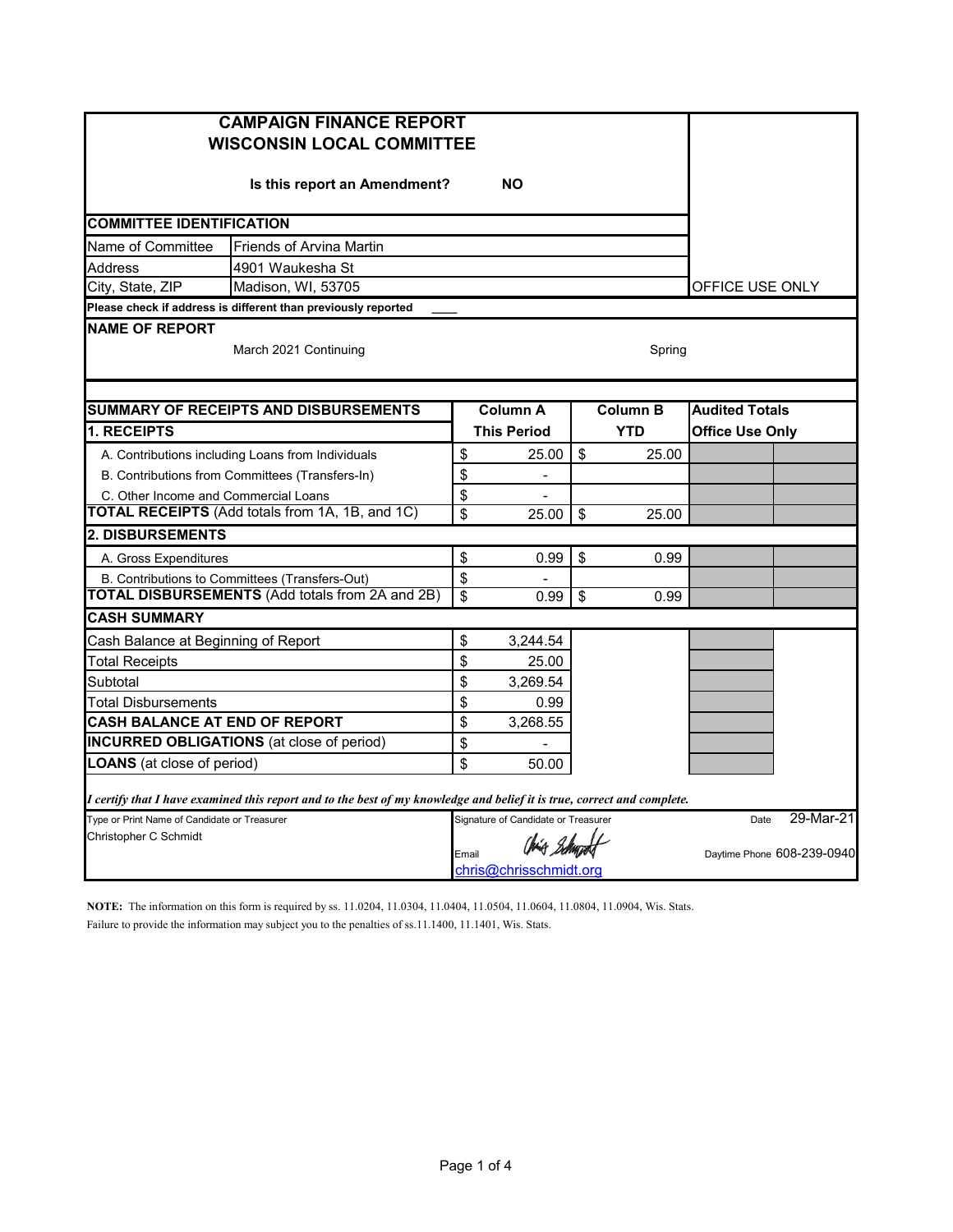## SCHEDULE 1-A **Contributions Including Loans from Individuals**

| <b>IN-KIND</b> | <b>CONDUIT</b> | <b>DATE</b>     | LAS <sup>T</sup> | <b>FIRST</b> | <b>ADDRESS</b> | <b>CITY</b> | <b>ST</b> | <b>ZIP</b> | <b>OCCUPATION</b>         | <b>AMOUNT</b> | <b>YTD</b> | <b>COMMENTS</b> |
|----------------|----------------|-----------------|------------------|--------------|----------------|-------------|-----------|------------|---------------------------|---------------|------------|-----------------|
|                |                | 01/27/21 Thomas |                  | Gypsy        | 3 Kewaunee Ct  | Madison     | WI        |            | 53705 Physician Assistant | 25.00         | 25.00      |                 |
|                |                |                 |                  |              |                |             |           |            |                           |               |            |                 |
|                |                |                 |                  |              |                |             |           |            |                           |               |            |                 |
|                |                |                 |                  |              |                |             |           |            |                           |               |            |                 |
|                |                |                 |                  |              |                |             |           |            |                           |               |            |                 |
|                |                |                 |                  |              |                |             |           |            |                           |               |            |                 |
|                |                |                 |                  |              |                |             |           |            |                           |               | Total:     | 25.00           |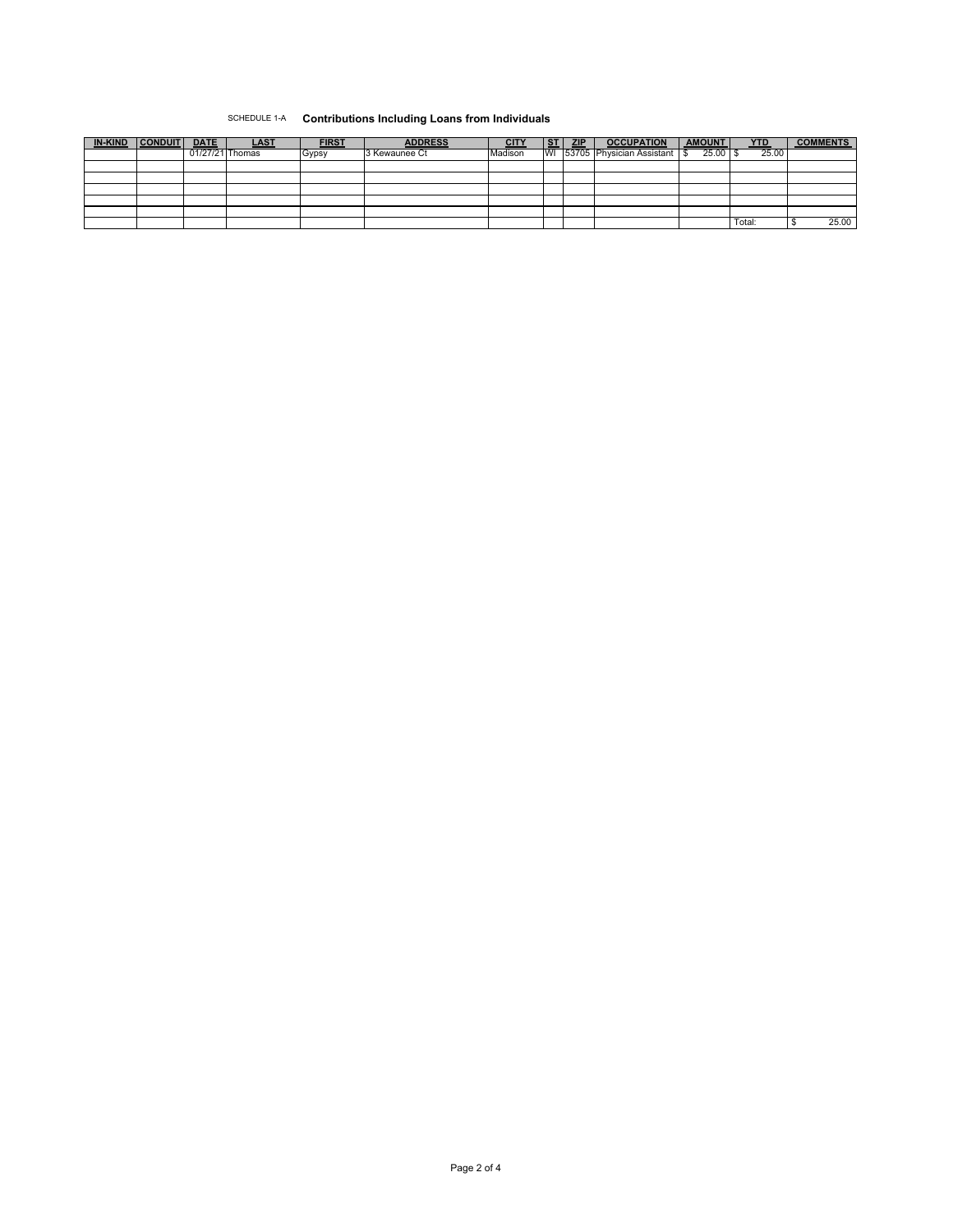## SCHEDULE 2-A **Gross Expenditures**

| <b>IN-KIND</b> | <b>DATE</b> | <b>NO</b>                           | <b>ADDRESS</b>  |            | <b>ST</b> | <b>ZIP</b> | <b>PURPOSE</b>                       | <b>AMOUNT</b> | <b>COMMENTS</b> |
|----------------|-------------|-------------------------------------|-----------------|------------|-----------|------------|--------------------------------------|---------------|-----------------|
|                |             | 02/27/21 ActBlue Technical Services | P.O. Box 441446 | Somerville |           |            | MA 02144 Contribution processing fee | 0.99          |                 |
|                |             |                                     |                 |            |           |            |                                      |               |                 |
|                |             |                                     |                 |            |           |            |                                      |               |                 |
|                |             |                                     |                 |            |           |            |                                      |               |                 |
|                |             |                                     |                 |            |           |            |                                      |               |                 |
|                |             |                                     |                 |            |           | Total:     | 0.99                                 |               |                 |
|                |             |                                     |                 |            |           |            |                                      |               |                 |